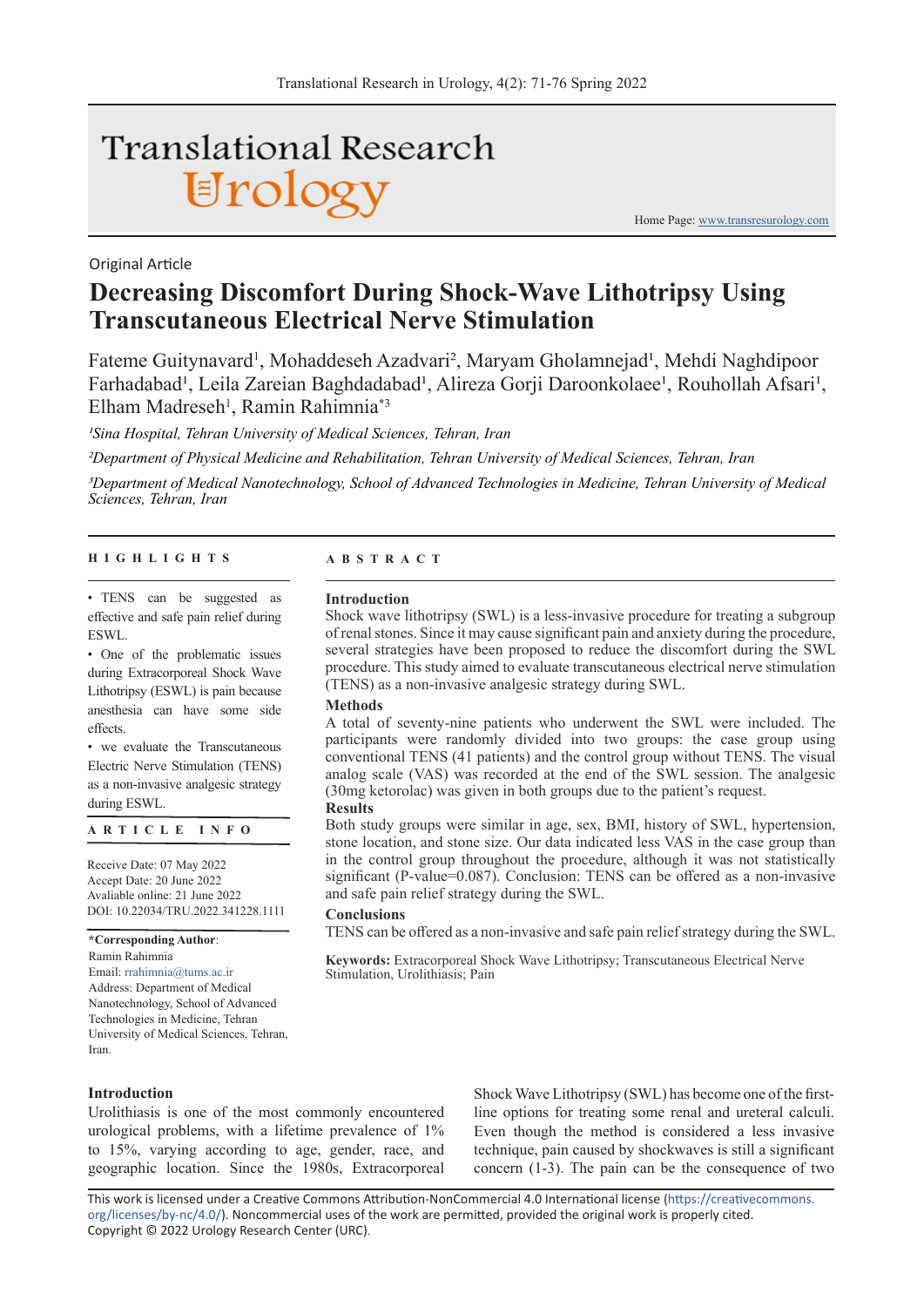factors: First, the increased pressure within the kidney, and second, the SWL-related trauma of the skin and muscles. Furthermore, the effectiveness of this procedure is strongly linked to SWL-related pain and anxiety (4, 5). Pain during SWL may lead to a higher rate of kidney hematomas due to a blood pressure increase (6). Several medications and methods, such as local, intravenous (IV), or oral non-steroidal anti-inflammatory drugs (NSAIDs) and opioid agents, are considered for pain management during SWL (7). The SWL has been widely used for treating urinary tract stones and is routinely administered as an outpatient procedure, although some patients do not tolerate it without analgesia (8). Transcutaneous electrical nerve stimulation (TENS) is a potential noninvasive pain relief strategy. In this method, low voltage electrical impulses transition through electrodes attached to the skin over the painful area. It is usually used to relieve a variety of painful conditions. A TENS unit contains an electrical signal generator, a battery, and a set of electrodes (9). Its mechanism is stranded by the 'gate control theory of pain transmission. The analgesic effects arise from the electrical stimulation of nonnoxious afferent nerve fibers in the skin, inhibiting the transmission of nociceptive responses through the dorsal horn of the spinal cord. This effectively 'closes the gate', thereby decreasing the transmission of pain signals from the source of acute pain in the periphery to the central nervous system (10).

This article aimed to investigate the effectiveness of TENS, compared with 'sham' (i.e., placebo) to reduce pain in SWL.

#### **Methods**

The study was approved by the ethical committee institute in Iran (IR.TUMS.VCR.REC.1398.1041), and written informed consent was signed by patients. This prospective, randomized, comparative clinical study was done in the SWL unit in the Sina hospital and included 79 patients scheduled for SWL. All patients underwent a baseline evaluation of the renal function, urine analysis, urine culture, serum creatinine, and an abdominopelvic computed tomography (CT). The patient characteristics, including age, sex, body mass index (BMI), history of hypertension, SWL, and the size and location of the stone, were also recorded.

The inclusion criteria were all patients with 6–20 mm renal stones. The exclusion criteria were coagulation disorder, uncontrolled hypertension, uncontrolled arrhythmia, abdominal aortic aneurysm>4cm, pregnancy, demand pacemaker, dermatological lesions at the site of SWL(e.g., eczema or dermatitis), drug or alcohol addiction, stone in a solitary kidney, congenital urogenital anomaly, American Society of Anesthesiologists (ASA) physical status classification> II, age<18 and >80 years, multiple renal stones, history of infectious or struvite

stone, stents such as double J (DJ) in urinary tract system, patients with immunodeficiency, flank pain (VAS>0). Seventy-nine patients were allocated to case (TENS) and control groups based on block randomization with blocks of size 6. All patients received 500–1000 ml of Ringer acetate solution over 30 min during the procedure. No premedication was given.

Case Group: Forty Patients in this group were informed about the TENS application before the procedure. One channel was used, in which two stimulator electrodes were applied paravertebrally just above and below the lithotripter shock tube. A stimulation frequency of 80 Hz and pulse width of 250 µs was selected. The current intensity was started at 10 mA and increased gradually until the patient perceived a prickling sensation with no pain. At that moment, shock waves were started pulse width (duration), 250-microsecond pulses for 5 minutes in a 10-seconds-on 20-seconds-off duty cycle.

Control Group: Thirty-eight patients with sham TENS.

In both groups number of shock waves was 2500- 3000 shocks, with a frequency of 60-90/min, and voltage intensity was started at 1 kV and then increased gradually until a maximum of 16 kV. Pain scores were assessed with the 10-score linear Visual Analogue pain Scale (VAS). Parenteral ketorolac (30 mg) was given as the patient preference. At the end of each session, a questionnaire concerning the pain experience was completed by all patients using a visual analog scale (VAS; 0 no pain, 10 unbearable pain).

#### **Statistical analysis**

Baseline demographic and clinical characteristics are described as median (IQR) or frequency (percentage %) and compared between case and control groups. The Chi-square, Mann-Whitney U Test, and ordinal logistic regression were performed using R.4.0.2 and IBM SPSS (version 23; SPSS Inc., Chicago, IL, USA). Two-tailed (P values< 0.05) were considered significant.

#### **Results**

Out of 79 patients, 41 were in the case group, including 68% men (28) and 32% women (13) with a median age of 46 (IQR:33-54) years. In the control group, 38 patients were enrolled, consisting of 73% men (29) and 27% women (11) with a median age of 41 (IQR:35-49) years. The participants' history of SWL and hypertension were 75% and 21%, respectively. The mean ±SE of the VAS score was 4.45±0.18. The size and location of the stones were similar in both groups (P-value>0.05).

There were no significant differences between both study groups in terms of age, sex, BMI, history of SWL, hypertension, stone location, and stone size (Table 1). Figure 1 showed that the mean VAS score in the control group  $(4.8 \pm 0.27)$  was higher than the case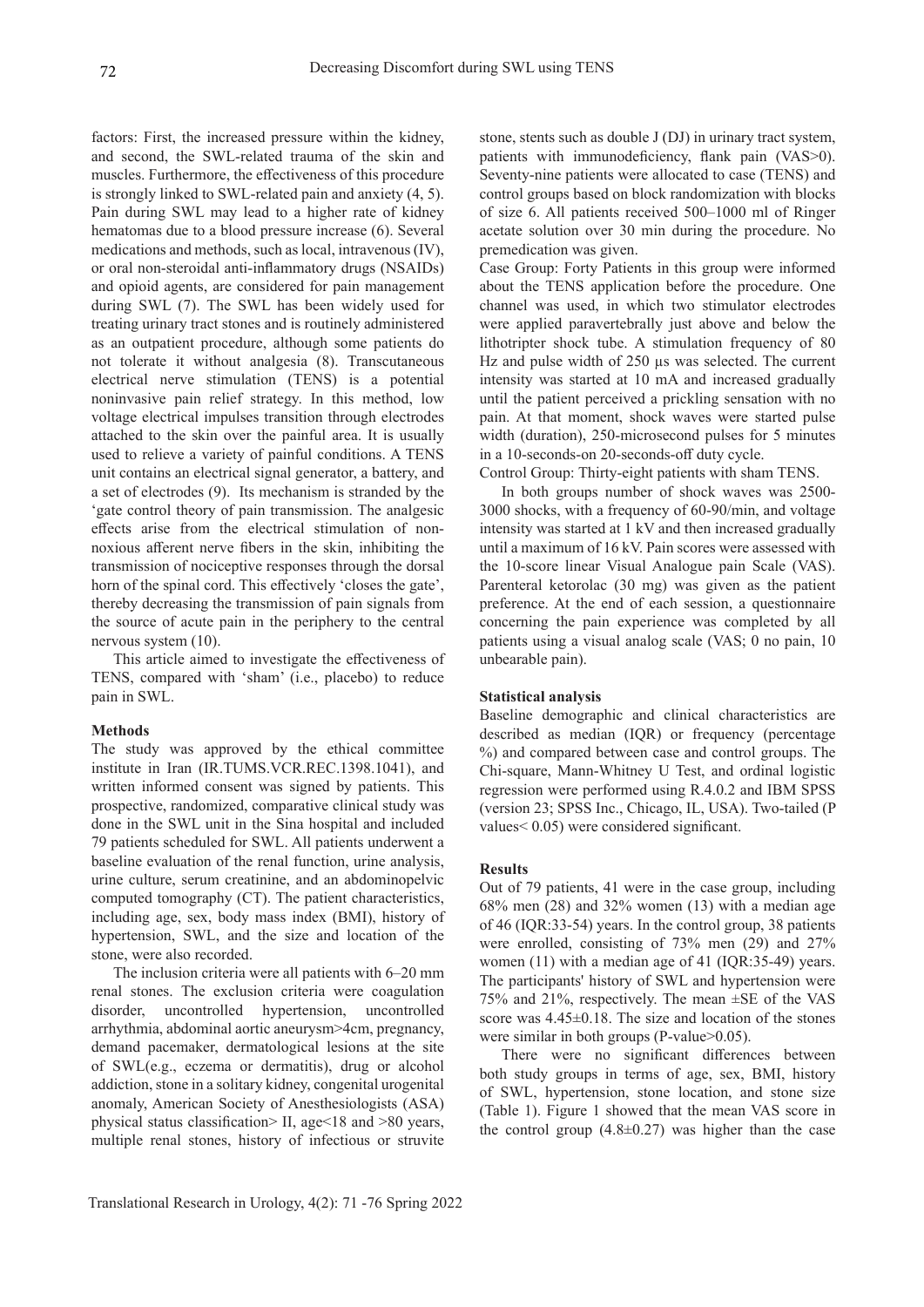| <b>Variables</b>                                |           | <b>Total</b> | <b>Control Group</b> | <b>TENS Group</b> | P-value |
|-------------------------------------------------|-----------|--------------|----------------------|-------------------|---------|
|                                                 |           | $(n=79)$     | $(n=38)$             | $(n=41)$          |         |
| Sex (male), $n$ $\left(\frac{9}{6}\right)$      |           | $55(69.6\%)$ | $27(71.1\%)$         | $28(68.3\%)$      | 0.678   |
| Age (years), median (IQR)                       |           | $42(33-53)$  | $41(33-51)$          | $46(33-54)$       | 0.743   |
| BMI (Kg/m2), median (IQR)                       |           | $28(25-31)$  | $28(25-31)$          | $27(24-31)$       | 0.582   |
| History of stone crushing (yes), $n$ (%)        |           | 59(74.7%)    | $27(71.1\%)$         | $32(78.0\%)$      | 0.698   |
| Location (right), $n$ $(\frac{9}{6})$           |           | $39(49.4\%)$ | $20(52.6\%)$         | $19(46.3\%)$      | 0.651   |
| Hypertension (yes), $n$ (%)                     |           | $16(20.3\%)$ | $8(22.1\%)$          | $8(19.5\%)$       | 0.739   |
|                                                 | $6 - 10$  | $31(39.2\%)$ | $16(42.1\%)$         | $15(36.6\%)$      |         |
| Stone size (mm), $n$ $\left(\frac{9}{6}\right)$ | $11 - 15$ | $32(40.5\%)$ | $13(34.2\%)$         | $19(46.3\%)$      | 0.599   |
|                                                 | $16 - 30$ | $13(16.5\%)$ | $7(18.4\%)$          | $6(14.6\%)$       |         |

**Table 1.** Comparing baseline and clinical characteristics of study subjects between TENS and control groups

IQR: Inter quartile range; Chi-squared tests were used for association between categorical variable; and Man–Whitney U Tests for comparing continues variables between groups, Because of missing value, sum of percentage may not be equal to 100%.

**Table 2.** Pain intensity (VAS) in the end of study according to baseline characteristics

| <b>Variables</b> |                     | Pain intensity (VAS) |            |               |                    | <b>OR (95%CI)</b> | P-value |
|------------------|---------------------|----------------------|------------|---------------|--------------------|-------------------|---------|
|                  |                     | Mild                 | Moderate   | <b>Severe</b> | <b>Very Severe</b> |                   |         |
|                  |                     | $(n=15)$             | $(n=35)$   | $(n=25)$      | $(n=4)$            |                   |         |
| Group            | <b>TENS</b>         | 10(24%)              | $19(46\%)$ | 11(27%)       | $1(2\%)$           | 0.48(0.21, 1.10)  | 0.087   |
|                  | Control (reference) | 5(13%)               | 16(42%)    | 14(37%)       | 3(8%)              |                   |         |

VAS: Visual analog scale; values in each cell are frequency (Row percentage); OR: odds ratio; OR and P-value were calculated based on Ordinal Regression Model.

group  $(4.1\pm0.25)$  but this difference was not statistically significant (P-value>0.088).

In Table 2, pain intensity is classified as mild pain (VAS: [0-2]), moderate pain (VAS: [3-5]), severe pain (VAS:([5-7]), and very severe pain (VAS: [8-10]). The frequency distribution of each category showed that many patients in the case group had mild, moderate, and severe pain, but many patients in the control group had moderate and severe pain. In the case group, 10 patients (24%) experienced mild pain, 19 patients (46%) experienced moderate pain, 11 patients (27%) experienced severe pain, and only one patient experienced very severe pain. However, in the control group, 5 patients (13%) experienced mild pain, 16 patients (42%) experienced moderate pain, 14 patients (37%) experienced severe pain, and 3 patients (8%) experienced very severe pain. Finally, we used ordinal logistic regression to detect any differences in pain severity between case and control groups. It was observed that patients in the case group had about 50% less pain compared to the control group, but it was not statistically significant.

#### **Discussion**

Treatment of urolithiasis has been revolutionized with extracorporeal shock wave lithotripsy (SWL) due to its simplicity, non-invasive nature, efficacy, and

during extracorporeal shock-wave lithotripsy (SWL). They proved that conventional TENS was more effective than acupuncture-like TENS in reducing alfentanil consumption and alfentanil-related side effects (18).

in SWL.

In the study, Randa Ali Shoukry and colleagues stated that TENS is an effective and safe practice in controlling

minimal morbidity (11-13). Pain experienced during SWL is considered multifactorial, including the type of lithotripter used, frequency, voltage, age, and sex of the patient (14). There is no consensus on the standard analgesic regimen for controlling pain during SWL. Conventionally, NSAIDs, opioids, and local anesthetics are used frequently (15). Transcutaneous electrical nerve stimulation (TENS) is a non-pharmacological, noninvasive, and inexpensive analgesic technique that has been practiced for pain control in many clinical settings (16). Previous studies have also reported that TENS can

This article aimed to investigate the effectiveness of TENS, compared with 'sham' (i.e., placebo) to reduce pain

The results of our study have similarities and differences with studies that have used TENS to manage acute pain. Karamaz and colleagues defined which TENS modality (conventional versus acupuncture-like) is more effective as an additional analgesic regimen

be used efficiently during SWL (17).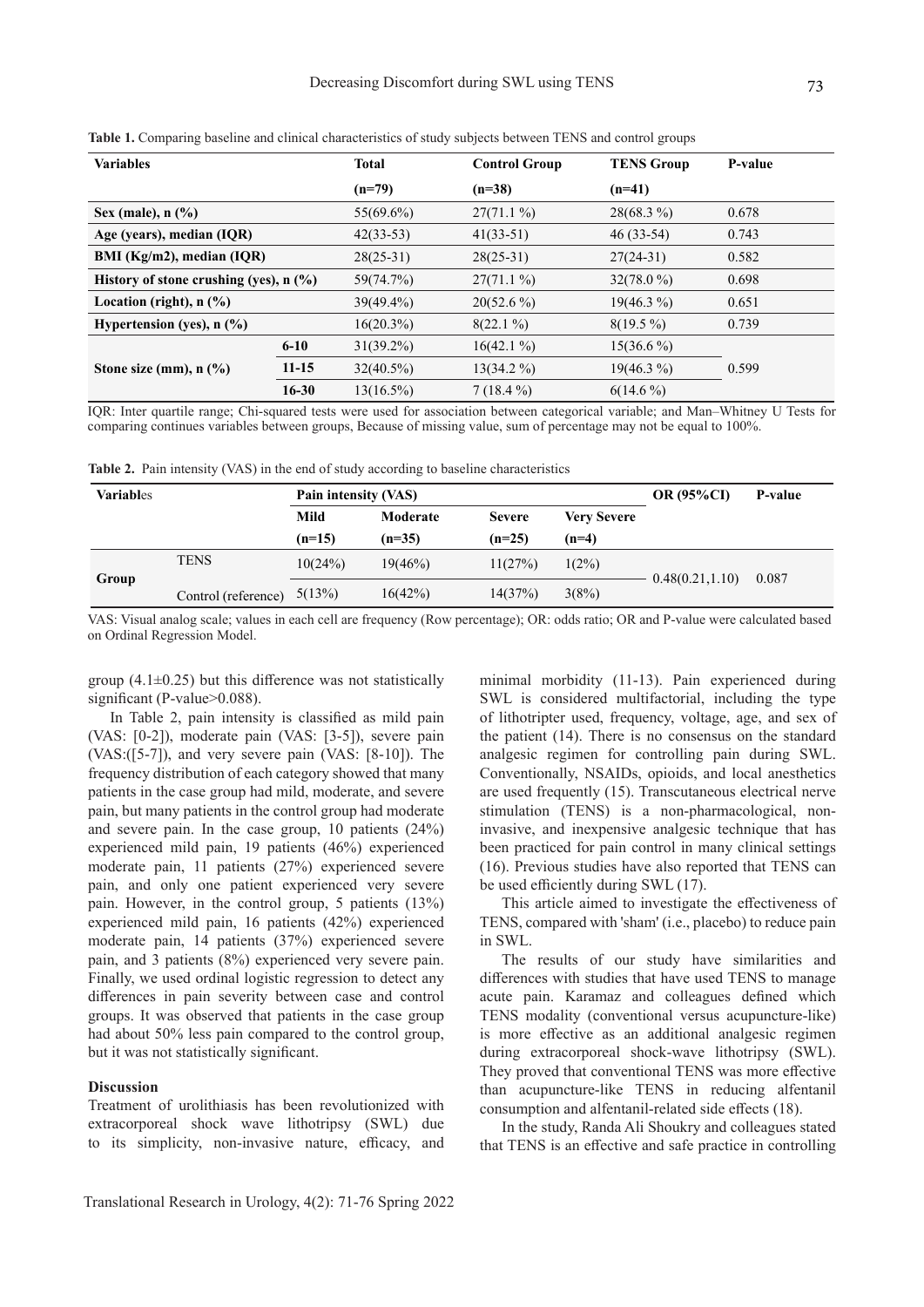

**Figure 1.** Comparing mean VAS score between TENS and Control Group

pain during SWL, as it provides good analgesia and tolerability. It leads to a decrease in analgesic consumption and its side effects, with greater patient satisfaction. It decreases the time to discharge compared to fentanyl, which is ideal for outpatient procedures (9). In the study, O Reichelt and colleagues stated that TENS is a noninvasive, cost-effective method to achieve side-effect-free analgesia in SWL using third-generation lithotripters (19). Finally, due to the study's limitations and the small sample size, it is recommended that a similar study with a larger sample size be conducted more comprehensively. It is also recommended to examine the subgroups related to the demographic characteristics of patients to determine the differences in demographic variables on the effectiveness of TENS.

#### **Conclusions**

TENS can be considered an effective and safe pain relief during SWL although not established in this study.

#### **Authors' contributions**

All authors contributed equally.

#### **Acknowledgments**

Special thanks to the Urology Research Center at Sina Hospital, Tehran University of Medical Sciences, Tehran, Iran.

#### **Conflict of interest**

All authors declare that there is no potential competing or conflict of interest.

**Funding**  There was no funding.

### **Ethics statement**

This study design were approved by the Ethical Committee

Translational Research in Urology, 4(2): 71 -76 Spring 2022

of Tehran University of Medical Sciences (IR.TUMS. VCR.REC.1398.1041).

#### **Data availability**

Data will be provided on request.

#### **Abbreviations**

| <b>ASA</b>      | American Society of Anesthesiologists       |
|-----------------|---------------------------------------------|
| <b>BMI</b>      | Body mass index                             |
| CT <sup>-</sup> | Computed tomography                         |
| <b>NSAID</b>    | Non-steroidal anti-inflammatory drugs       |
| <b>SWL</b>      | Shock wave lithotripsy                      |
| <b>TENS</b>     | Transcutaneous electrical nerve stimulation |
| <b>VAS</b>      | Visual analog scale                         |
|                 |                                             |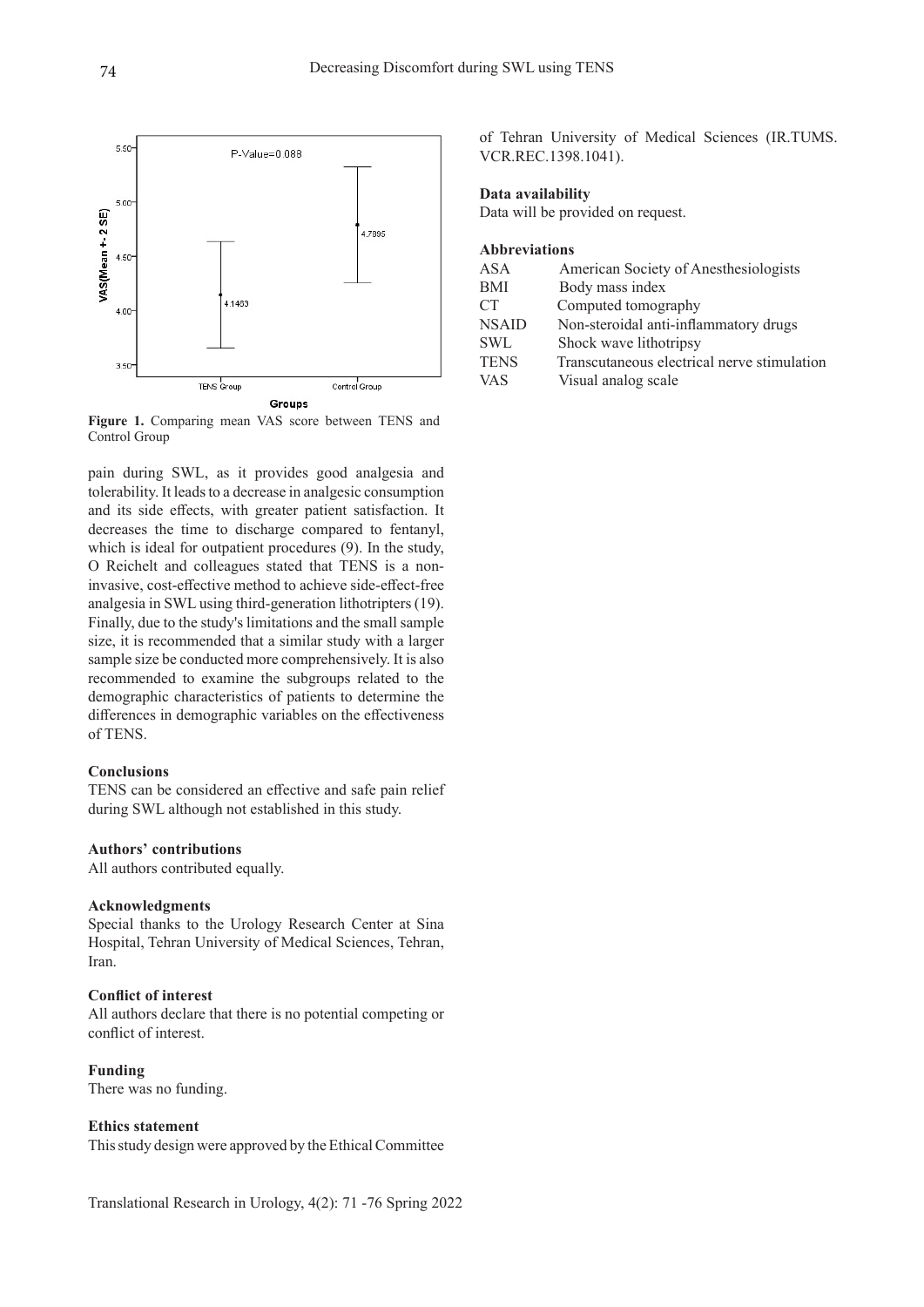#### **References**

- 1. Laksita TB, Soebadi MA, Wirjopranoto S, Hidayatullah F, Kloping YP, Rizaldi F. Local anesthetics versus systemic analgesics for reducing pain during Extracorporeal Shock Wave Lithotripsy (ESWL): A systematic review and meta-analysis. Turk J Urol. 2021;47(4):270-8.
- 2. Ucer O, Ceylan Y, Ekren F, Ozan E, Muezzinoglu T. Effect of anxiety and pain on success of shockwave lithotripsy (SWL) for treatment of proximal ureteral and renal pelvic stones. Urolithia- $\sin 2016.446$ : 559-64
- 3. Aghamir SMK, Elmimehr R, Modaresi SS, Salavati A. Comparing bleeding complications of double and single access totally tubeless PCNL: is it safe to obtain more accesses? Urologia internationalis. 2016;96(1):73-6.
- 4. Wang Z, Chen G, Wang J, Wei W. Eutectic mixture of local anaesthetics for pain reduction during extracorporeal shockwave lithotripsy: A systematic review and meta-analysis. Plos one. 2020;15(10):e0237783.
- 5. Mohseni M, Khazaeli MH, Aghamir SMK, BINIAZ A. Changes in intrarenal resistive index following electromagnetic extracorporeal shock wave lithotripsy. 2007.
- 6. Tauzin-Fin P, Delort-Laval S, Krol-Houdek M-C, Maurette P, Bannwarth B. Effect of balanced analgesia with buprenorphine on pain response and general anaesthesia requirement during lithotripsy procedures. European journal of anaesthesiology. 1998;15(2):147-52.
- 7. Fouladi A, Soleimani A. Comparison of different analgesic techniques for pain relief during extracorporeal shock wave lithotripsy: a double-blind, randomized clinical trial. Acta Informatica Medica. 2017;25(2):94.
- 8. Yayik AM, Ahiskalioglu A, Alici HA, Celik EC, Cesur S, Ahiskalioglu EO, et al. Less painful ESWL with ultrasound-guided quadratus lumborum block: a prospective randomized controlled study. Scandinavian journal of urology. 2019;53(6):411-6.
- 9. Shoukry RA, Al-Ansary AM. Transcutaneous electric nerve stimulation (TENS) for pain relief during extracorporeal shockwave lithotripsy (ESWL). Egyptian Journal of Anaesthesia. 2019;35(1):71-6.
- 10. Simpson PM, Fouche PF, Thomas RE, Bendall JC. Transcutaneous electrical nerve stimulation for relieving acute pain in the prehospital setting: a systematic review and meta-analysis of randomized-controlled trials. European Journal of Emergency Medicine. 2014;21(1):10-7.
- 11. Chaussy C, Brendel W, Schmiedt E. Extracorporeally induced destruction of kidney stones by shock waves. The Lancet. 1980;316(8207):1265-8.
- 12. Aghamir SMK, Khorrami MH, Saatchi M, Zia H, Seyedesmaeili SN. A Comparison of Minimally Invasive Surgery Ureterolithotomy and Transurethral Lithotripsy in Combination with Retrograde Intrarenal Surgery: A Randomized Clinical Trial. Translational Research in Urology. 2020;2(4):127-31.
- 13. Fakhr Yasseri A, Hamidi M, Aghamir SMK. Comparison of Stone-Free Rates after Ureteroscopic Pneumatic Lithotripsy in Impacted vs. Non-Impacted upper Ureteral Stones. Translational Research in Urology. 2019;1(2):79-83.
- 14. Salinas A, Lorenzo-Romero J, Segura M, Calero M, Hernández-Millán I, Martínez-Martín M, et al. Factors determining analgesic and sedative drug requirements during extracorporeal shock wave lithotripsy. Urologia internationalis. 1999;63(2):92-101.
- 15. Bach C, Zaman F, Kachrilas S, Kumar P, Buchholz N, Masood J. Drugs for pain management in shock wave lithotripsy. Pain research and treatment. 2011;2011.
- 16. Tang Z-Y, Wang H-Q, Xia X-L, Tang Y, Peng W-W, Hu L. Mechanisms and applications of transcutaneous electrical nerve stimulation in analgesia. Sheng li xue bao:[Acta physiologica Sinica]. 2017;69(3):325-34.
- 17. Torres W, Fraser N, Baumgartner B, Nelson R, Evans G, Jones V, et al. The use of transcutaneous electrical nerve stimulation during the biliary lithotripsy procedure. The Journal of stone disease. 1992;4(1):41-5.
- 18. Kararmaz A, Kaya S, Karaman H, Turhanoglu S. Effect of the

Translational Research in Urology, 4(2): 71-76 Spring 2022

frequency of transcutaneous electrical nerve stimulation on analgesia during extracorporeal shock wave lithotripsy. Urological research. 2004;32(6):411-5.

19. Reichelt O, Zermann D-H, Wunderlich H, Janitzky V, Schubert J. Effective analgesia for extracorporeal shock wave lithotripsy: transcutaneous electrical nerve stimulation. Urology. 1999;54(3):433-6.